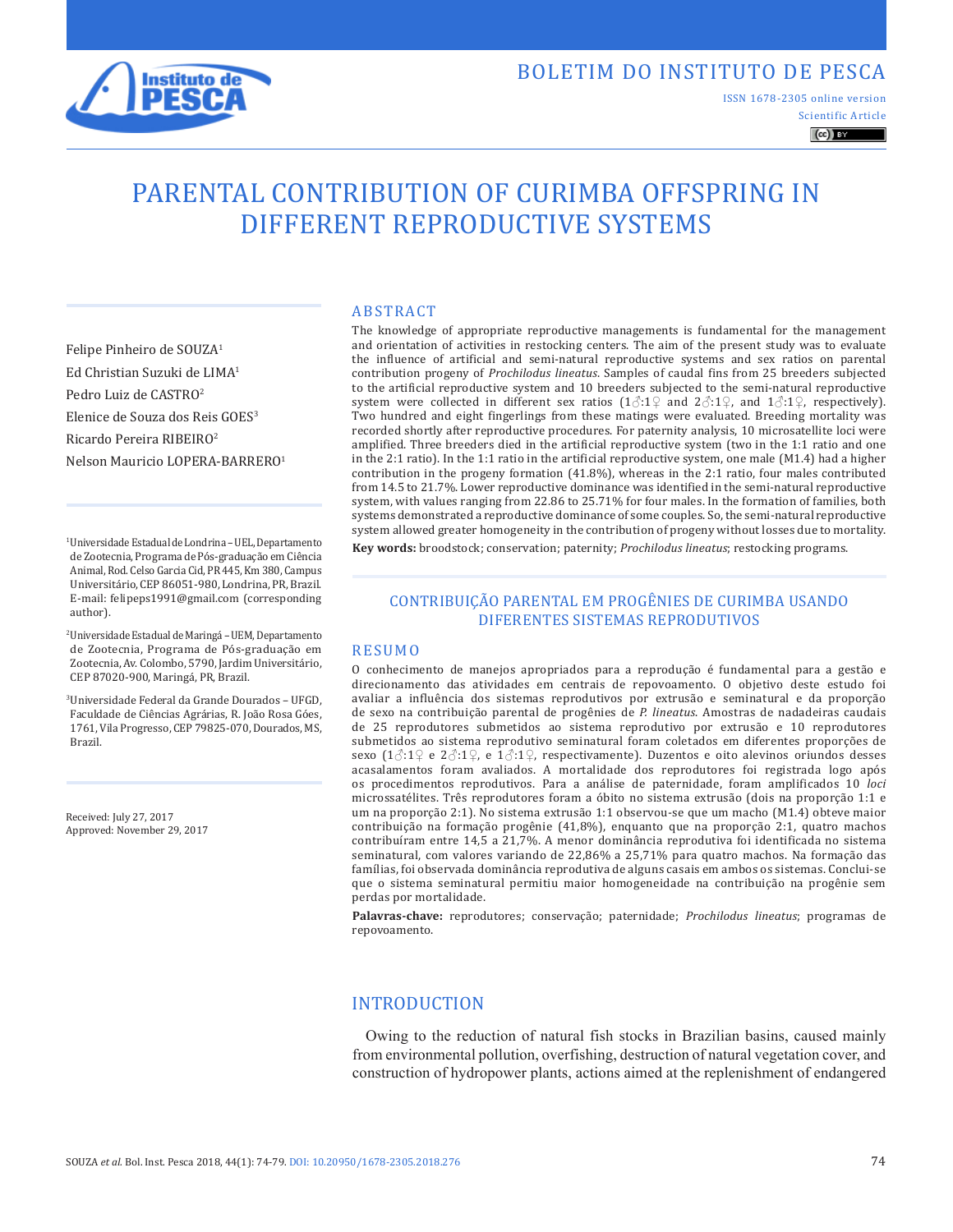fish populations are increasingly required for the conservation of these species in the natural environment (NOGUEIRA*et al*., 2010; FROTA *et al*., 2016). In this context, reproductive management adopted by restocking centers is a key element for fingerlings production, whereas different reproductive management systems can provide quantitative and qualitative variations (genetic diversity) in progeny formation, as well as infer information about the breeders' health (REYNALTE-TATAJE *et al*., 2013).

Curimba (*Prochilodus lineatus*), a rheophilic species, cannot reproduce naturally in captive conditions and requires spawning induction techniques (e.g., hypophysation) for gamete releases (PAULINO *et al*., 2011; SANTOS *et al*., 2013). In restocking programs, it is common to use two reproductive systems to commence spawning: artificial and semi-natural (POVH *et al*., 2010; REYNALTE-TATAJE *et al*., 2013). According to ZANIBONI-FILHO and WEINGARTNER (2007), the artificial reproductive system is one of the most applied methods in fish reproduction, due to the ease of gametes manipulation and the requirement of less infrastructures (i.e., no spawning tanks). However, this technique may bring about the mortality of breeders due to the stress caused by manipulation of the animals and can result in a decrease in genetic variability for some species (REYNALTE-TATAJE *et al*., 2013; LOPERA-BARRERO *et al*., 2014). The semi-natural reproductive system, on the other hand, consists of forced circulation of water inside a spawning tank, which simulates the natural environmental conditions, thus promoting gametes maturation. This methodology results in lower mortality of breeders and lower physical stress (POVH *et al*., 2010; ZANONI *et al*., 2015).

Research has shown that using different sex ratios (semen pool or individual spawning) for reproduction of some fish species can influence the parental contribution to progeny, thus exercising reproductive dominance of some males (RIBOLLI and ZANIBONI-FILHO, 2009). This fact is undesirable in conservation programs, since the homogeneity of genetic inheritance can minimize inbreeding that may compromise the progeny viability (LOPERA-BARRERO *et al*., 2014; GOES *et al*. 2017). In addition, this is fundamental for the control of mating aimed at genetic variability of the progeny, considering the importance of restocking programs in the replenishment of natural fish populations (LOPERA-BARRERO *et al*., 2014, 2016). However, no study has demonstrated of the influence of the sex ratio and reproductive system on parental contribution in *P. lineatus*.

The objective of the present study was to evaluate the broodstock mortality and influence of artificial and semi-natural reproductive systems and sex ratios in the parental contribution to progeny in *P. lineatus* obtained from the Tietê river restocking program.

## METHODS

#### Reproductive systems

The reproduction of *P. lineatus* in the artificial and semi-natural reproductive systems was executed at the hydrobiology station (21°19′01.2″ S 49°47′22.8″ W) situated in Promissão city, São Paulo, Brazil. Molecular biology analyses were performed in the laboratories of the universities located in Londrina (State University of Londrina - UEL) and Maringá (State University of Maringá - UEM) city, Paraná, Brazil. The methodologies utilized during this experiment were approved by the Ethics Committee on the use of Animals of the State University of Londrina (CEUA\_UEL nº17156.2012.50).

A total of thirty-five Curimba breeders were selected by physical condition of the animals, such as abdominal bulging and hyperemia of urogenital papilla from the hydrobiology station and these fish were divided according to the reproductive system and sex ratio: five males (M1.1, M1.2, M1.3, M1.4, and M1.5) and five females (F1.1, F1.2, F1.3, F1.4, and F1.5) (1:1 ratio) and ten males (M2.1, M2.2 …, M2.10) and five females (F2.1, F2.2 …, F2.5) (2:1 ratio) in the artificial system, and five males (M3.1, M3.2 …, M3.5) and five females (F3.1, F3.2 …, F3.5) (1:1 ratio) in the semi-natural system (Table 1).

A biometry of each breeder was performed to determine the hormonal dosage required to induce reproduction. Carp pituitary extract was administered to the dorsal fin base using a 1 mL syringe (intramuscular application) for induction of reproduction. For these proceedings, the animals were captured and held by the head and base of the tail. The females received  $5.5 \text{ mg kg}^{-1}$  divided into two applications:  $0.5 \text{ mg kg}^{-1}$  in the first application and 5 mg kg<sup>-1</sup> administered 12 h later, while the males received  $2.5 \text{ mg kg}^{-1}$  in a single dose simultaneously with the second female application (adapted from PEREIRA *et al*., 2009).

Broodstocks from the artificial reproductive system were placed separately (males and females) in concrete tanks containing 2 m<sup>3</sup> of water and the temperature was measured every hour to obtain the accumulated thermal unit (ATU) necessary for spawning. Approximately 8 h after the second dose (220 ATU, corresponding to approximately 8 h at a water temperature of 27 °C), the artificial procedure was performed based on the methodology of LOPERA-BARRERO *et al*. (2014) by stripping. A semen pool (semen from all males) was used for fertilization of the immediate collected oocytes.

The matings in the semi-natural reproductive system occurred using the same procedure as the 1:1 artificial reproductive system.

**Table 1.** Characterization of breeders and fingerlings in artificial and semi-natural reproductive systems.

| Reproductive System |       | N. of Breeders | Male: Female | N. of fingerlings |  |  |
|---------------------|-------|----------------|--------------|-------------------|--|--|
|                     | Males | Females        | ratio        | analyzed          |  |  |
|                     |       |                |              | 69                |  |  |
| Artificial          | 10    |                | 2:1          | 69                |  |  |
| Semi-natural        |       |                | ΙïΙ          | 70                |  |  |

N.: Number.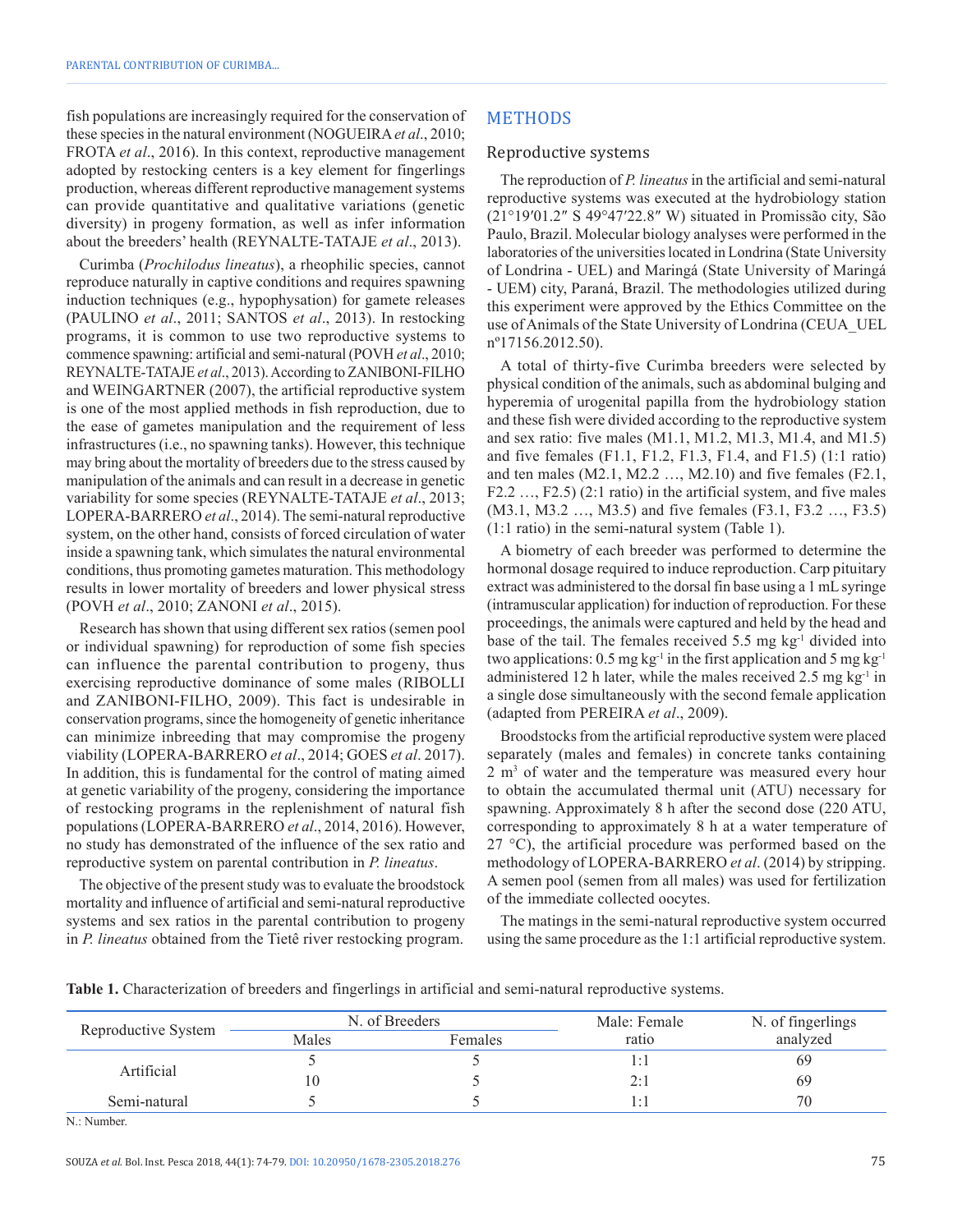Immediately following hypophysation, the broodstocks were placed in circular tanks (4 m diameter and 1.5 m depth) with a forced water circulation system (continuous flow) to simulate natural environmental conditions. Thus, semi-natural mating occurred between several couples enabling a random fertilization process. After mating and fertilization, which occurred after 220 ATU, the eggs had accumulated in the collector station via a tube placed in a central region of the tank. This facilitated egg collection and increased the suitability of the eggs to cylindrical-conical incubators (captation of 200 L with continuous water flow), where the formation and birth of the larvae occurred. The broodstock mortality in both reproductive systems were verified at 24 h after spawning.

#### Fin collection, DNA extraction, and quantification

DNA of caudal fins was extracted at UEL using an extraction protocol containing NaCl (LOPERA-BARRERO *et al*., 2008). A total of 35 caudal fin samples were collected from broodstocks in both systems, 69 fin samples were collected from fingerlings in each of the artificial reproductive systems (1:1 and 2:1), and 70 fin samples were obtained from fingerlings in the semi-natural reproductive system (Table 1). Caudal fin samples were collected from the fingerlings at 90 days after the eggs had hatched.

DNA quality was determined using agarose gel electrophoresis (0.01) with SYBR Safe™ DNA Gel Stain (Invitrogen, Carlsbad CA, USA) in  $1 \times$  TBE buffer for 2 h at 80 V. The gel was visualized in a transilluminator device with ultraviolet light and the image was photographed using Kodak EDAS software (Kodak 1D Image Analysis 3.5, Eastman Kodak Company, Rochester NY, USA).

The DNA quantification was performed using a PICODROP spectrophotometer (Picodrop Limited, Hinxton, United Kingdom), with the samples standardized via dilution to a final concentration of 20 ng  $\mu L^{-1}$ .

## DNA amplification and polyacrylamide gel electrophoresis

Amplification was performed in a final reaction volume of 15 μL containing  $1 \times$  Tris-KCl buffer, 2.0 mM of MgCl<sub>2</sub>, 0.8 μM of each primer (forward and reverse), 0.2 mM of each dNTP, a half unit of Platinum Taq DNA Polymerase, and 20 ng of DNA, performed at UEM. Initially, the DNA was denatured at 95 °C for 5 min, followed by 35 cycles of denaturation at 94 °C for 60 s, annealing for 60 s, and extension at 72 °C for 60 s, with a final extension at 72 °C for 20 min. A total of ten microsatellite loci were evaluated: Par12, Par14, Par15, Par21, Par43, Par80 (BARBOSA *et al*., 2006; BARBOSA *et al*., 2008), Pl01, Pli30, Pli43, and Pli60 (YAZBECK and KALAPOTHAKIS, 2007). The reactions were performed on a Veriti® thermal cycler (Applied Biosystems<sup>®</sup>, Austin, TX, USA).

The amplified samples were subjected to 10% polyacrylamide gel electrophoresis (acrylamide:bisacrylamide, 29:1) with denaturant (6 M urea) in  $0.5 \times$  TBE buffer at 180 V and 250 mA for 8 h. For allele observation, the gel was soaked in a fixation solution (10% ethanol and 0.5% acetic acid) for 20 min, followed by 6 mM of silver nitrate solution for 30 min, with revelation in a solution of 0.75 M NaOH and 0.22% formaldehyde 40% (BASSAM *et al*., 1991). The gel was photographed using a Nikon CoolPix 5200 camera. The allele size was calculated using a 100 base pair DNA ladder (Invitrogen). Paternity analysis was performed using PAPA software version 2.0 (DUCHESNE *et al*., 2002), enabling the elaboration of reproductive contribution analyses. PAPA is a software program that performs parental allocation. The calculation is based on the likelihood of a parental pair producing the multilocus genotype found in the progeny tested (DUCHESNE *et al*., 2002).

## RESULTS AND DISCUSSION

#### Broodstocks mortality

Mortality was observed in two females from the 1:1 artificial reproductive system and one female from the 2:1 artificial reproductive system. There was no mortality in the semi-natural reproductive system. Comparing the two systems, a higher mortality of rheophilic fish species, such as *Leporinus macrocephalus*, *Piaractus mesopotamicus*, *Brycon orbignyanus*, and *P. lineatus* has previously been detected in animals subjected to the artificial system (REYNALTE-TATAJE *et al*., 2013). ZANONI *et al*. (2015) examined *B. orbignyanus* broodstocks subjected to reproduction in both systems and observed that the artificial system promoted metabolic changes related to stress, such as elevated cortisol levels, glucose, and hematological changes that was not evidenced in the semi-natural system. These studies and the results of the present study suggest that the semi-natural reproductive system provides a mortality decrease because of the lower stress placed on the fish, which becomes even more important when there is a limited number of breeders in the restocking program.

#### Parental contribution

In general, the semi-natural reproductive system facilitated better homogeneity of the male contribution to progeny formation, with M3.2 presenting the lowest contribution (Figure 1). Thus, this system did not provide dramatic reproductive dominance among males. In the 1:1 artificial reproductive system, M1.4 presented a greater reproductive contribution to progeny formation, whereas in the 2:1 artificial reproductive system this contribution was 71% dominated by four males (M2.4, M2.7, M2.5, and M2.9) (Figure 1).

In females, there was also a better balance in the contribution in the semi-natural reproductive system. Only F3.4 presented a low contribution value (Figure 1). In the 1:1 artificial reproductive system, a greater contribution of F1.4 was observed compared to other females. In the 2:1 artificial reproductive system, a greater contribution of F2.2 and F2.4 was observed compared to other females, demonstrating reproductive dominance of these females (Figure 1).

In both reproductive systems, each male was able to fertilize more than one female. These results characterize multiple paternity for the *P. lineatus* progeny, consistent with observations in other fish species by microsatellites markers, such as *B. orbignyanus* (LOPERA-BARRERO *et al*., 2014), *P. mesopotamicus*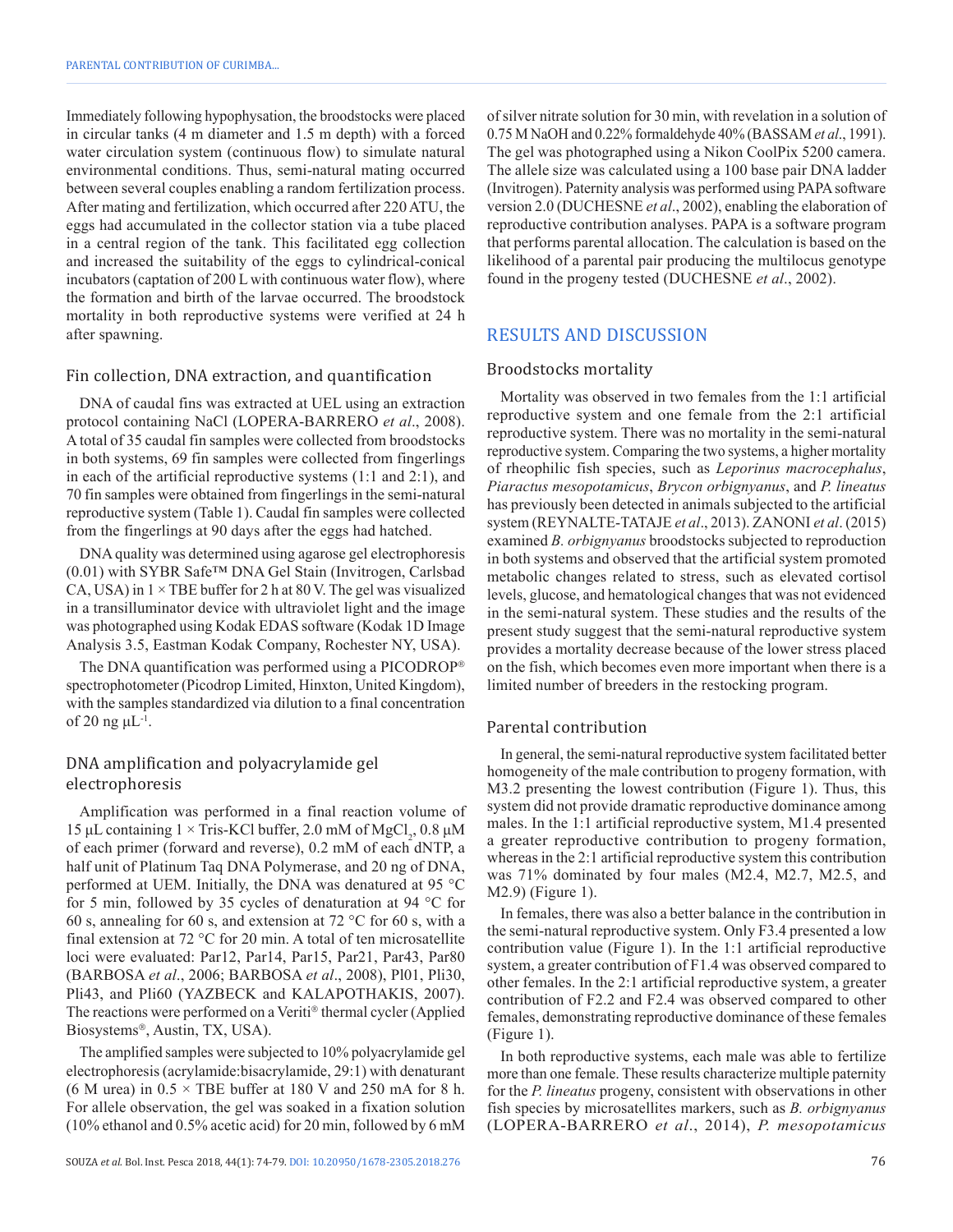

**Figure 1.** Reproductive contribution (%) of males (M) and females (F) in the *Prochilodus lineatus* progeny in 1:1 and 2:1 artificial reproductive systems and 1:1 semi-natural reproductive system. M: Males; F: Females.

(POVH *et al*., 2010), and *Rhamdia quelen* (RIBOLLI and ZANIBONI-FILHO, 2009; GOES *et al*., 2017).

The unequal participation of males in progeny generation has also been observed in other fish species. RIBOLLI and ZANIBONI-FILHO (2009) identified the unequal contribution of *R. quelen* males in the artificial system when the semen pool was used for oocyte fertilization, which did not occur when fertilization was performed individually, demonstrating that all males had high fertilization capacity. These authors attributed the dominance of some males to different seminal characteristics. LOPERA-BARRERO *et al*. (2014) identified a more homogeneous contribution of *B. orbignyanus* males in the semi-natural system (15 to 21.7%) than in the artificial system (5 to 25%). This finding agrees with the results of the present study, considering that in the semi-natural system both males and females similarly contributed to progeny formation.

According to REYNALTE-TATAJE *et al*. (2013), the artificial system increases the chance of errors when selecting breeders for spawning, reflecting the difficulty in determining the precise time interval of gamete maturation. The semi-natural system, however, reduces the unintentional selection of the gametes via natural synchronization promoted by this system, which favors a homogeneous contribution of broodstocks in the progeny constitution (POVH *et al*., 2010). In the present study, some breeders (males and females) more markedly contributed to progeny formation, particularly in the 1:1 artificial reproductive system, which supports the hypothesis of differentiated gamete maturation in some individuals and strengthens the reproductive dominance in this system in comparison to the 1:1 semi-natural reproductive system.

The composition of the families in both reproductive systems was influenced by the greater participation of some couples (Table 2). In the 1:1 artificial reproductive system, all males could fertilize the oocytes of all females, except for M1.3 with F1.3, and the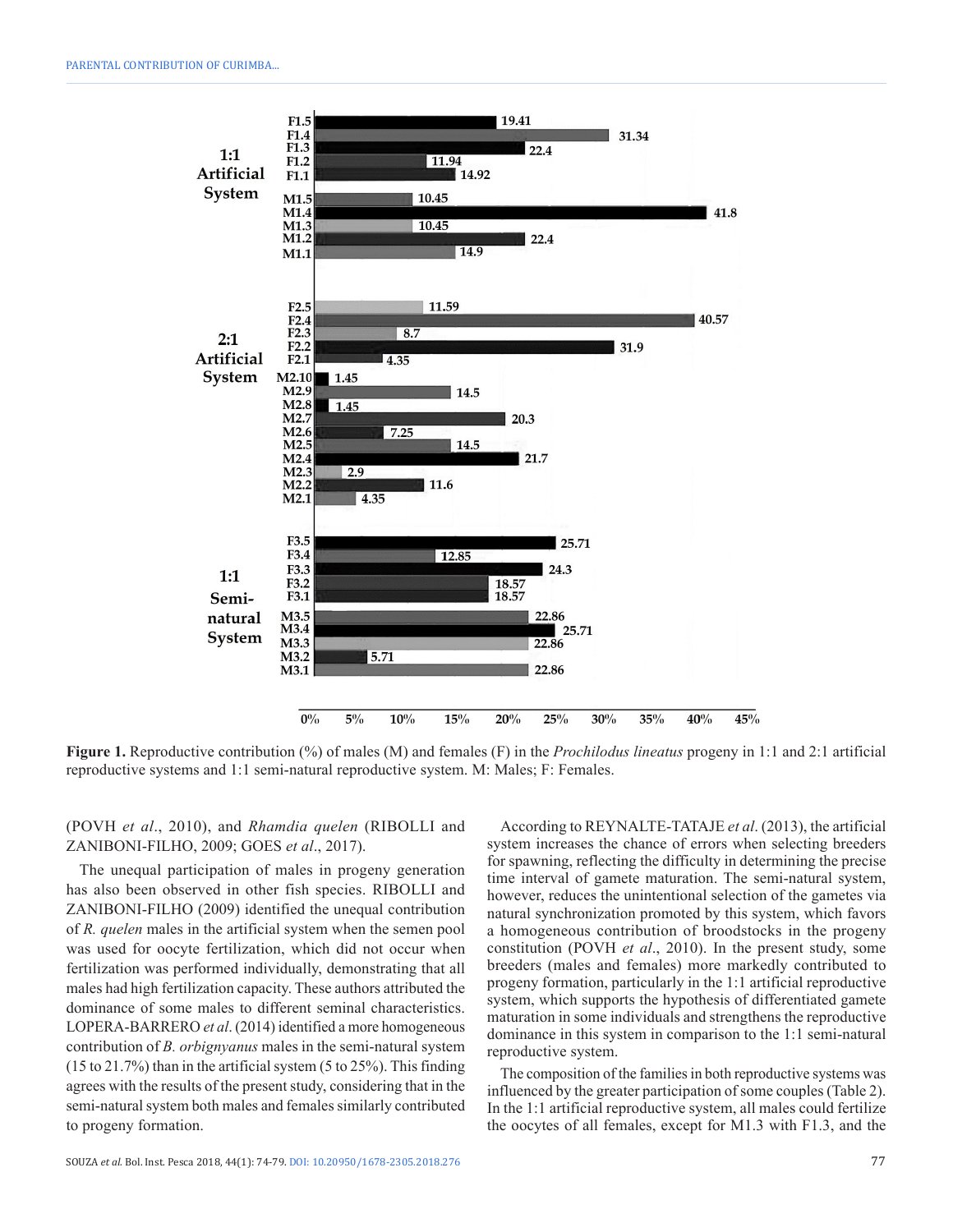|                     |      | M1.1             | M1.2             | M1.3             | M1.4         | M1.5 | -              |              |              |                |                |
|---------------------|------|------------------|------------------|------------------|--------------|------|----------------|--------------|--------------|----------------|----------------|
| 1:1<br>Artificial   | F1.1 | 2.99             | 2.99             | 2.99             | 4.48         | 1.49 |                |              |              |                |                |
|                     | F1.2 | 1.49             | 4.48             | 1.49             | 2.99         | 1.49 | -              |              |              |                |                |
|                     | F1.3 | 1.49             | 5.97             | $\boldsymbol{0}$ | 10.45        | 4.48 |                |              |              |                |                |
|                     | F1.4 | 4.48             | 5.97             | 1.49             | 17.91        | 1.49 |                |              |              |                |                |
|                     | F1.5 | 4.48             | 2.99             | 4.48             | 5.97         | 1.49 |                |              |              |                |                |
|                     |      | M2.1             | M2.2             | M2.3             | M2.4         | M2.5 | M2.6           | M2.7         | M2.8         | M2.9           | M2.10          |
| 2:1<br>Artificial   | F2.1 | $\mathbf{0}$     | $\mathbf{0}$     | $\overline{0}$   | 2.90         | 2.90 | 1.45           | $\mathbf{0}$ | $\mathbf{0}$ | $\theta$       | $\theta$       |
|                     | F2.2 | 1.45             | 1.45             | 1.45             | 10.14        | 2.90 | 1.45           | 7.25         | $\mathbf{0}$ | 5.80           | $\mathbf{0}$   |
|                     | F2.3 | $\mathbf{0}$     | $\boldsymbol{0}$ | $\boldsymbol{0}$ | $\mathbf{0}$ | 5.80 | 4.35           | 4.35         | $\mathbf{0}$ | $\mathbf{0}$   | $\overline{0}$ |
|                     | F2.4 | $\boldsymbol{0}$ | 8.70             | $\mathbf{0}$     | 7.25         | 1.45 | 4.35           | 5.80         | 1.45         | 4.35           | 1.45           |
|                     | F2.5 | 1.45             | 1.45             | 1.45             | 1.45         | 2.90 | $\overline{0}$ | 2.90         | $\mathbf{0}$ | $\overline{0}$ | $\mathbf{0}$   |
|                     |      | M3.1             | M3.2             | M3.3             | M3.4         | M3.5 | -              |              |              |                |                |
| 1:1<br>Semi-natural | F3.1 | 10.00            | 1.43             | 2.86             | 1.43         | 2.86 | -              |              |              |                |                |
|                     | F3.2 | 1.43             | $\boldsymbol{0}$ | 7.14             | 5.71         | 4.29 | -              |              |              |                |                |
|                     | F3.3 | 2.86             | 1.43             | 4.29             | 7.14         | 8.57 |                |              |              |                |                |
|                     | F3.4 | 4.29             | 1.43             | 1.43             | 2.86         | 2.86 |                |              |              |                |                |
|                     | F3.5 | 4.29             | 1.43             | 7.14             | 8.57         | 4.29 |                |              |              |                |                |

**Table 2.** Family composition (%) in the *P. lineatus* progeny using the artificial (1:1 and 2:1) and semi-natural (1:1) reproductive systems.

F: Females; M: Males.

 $M1.4 \times F1.4$  mating showed a greater contribution to the progeny. However, in the 2:1 artificial reproductive system, some males were not able to generate offspring with certain females. In the semi-natural reproductive system, similarly to the 1:1 artificial reproductive system, only one female (F3.2) did not produce offspring with the M3.2 male, the other males were able to fertilize the oocytes of all females, and the M3.1  $\times$  F3.1 mating showed a greater contribution to progeny (Table 2).

The greater contribution of some couples demonstrates that both systems were subject to reproductive dominance, either by the intrinsic characteristics of the animals (SIVINSKI 1984; POVH *et al.*, 2010) or even dominance behavior (ALONSO *et al*., 2012). In the 1:1 artificial reproductive system, the greatest dominance in the mating contribution (17.91% for M1.4  $\times$  F1.4) was observed in the 2:1 artificial reproductive system (10.14% for M2.4  $\times$  F2.2) and semi-natural reproductive system (10% for M3.1  $\times$  F3.1), which likely reflects the smaller number of males than in the 2:1 artificial reproductive system (Table 2). For this reason, the reproductive dominance in the 2:1 ratio was milder, to the point that the most dominant represented a contribution of approximately 20% compared to greater than 40% (M1.4) in the 1:1 artificial reproductive system.

In the semi-natural reproductive system, in general, the couples exhibited a homogeneous contribution; however, these results do not exclude reproductive dominance, since matings such as  $M3.1 \times F3.1$  and  $M3.5 \times F3.3$  contributed more effectively in relation to other couples. Behavioral factors, such as aggressiveness and social hierarchy (ALONSO *et al*., 2012), and the seminal quality of the males may be involved in the greater contribution of these individuals.

These results demonstrate that spawning in forced-circulation tanks or using the doubling up of males in artificial reproduction generation of *P. lineatus*. These findings are very important when considering the importance of the genetic diversity repass to the fingerlings, since the homogeneity in contribution of these individuals can minimize inbreeding. Furthermore, there was no mortality in the semi-natural reproductive system, which is very important in restocking programs, since usually there are few individuals and genetic losses by mortality could have incalculable effects, besides allowing a better fertility rate (REYNALTE-TATAJE *et al*., 2013). However, the availability of restocking program resources should also be considered. Notably, the artificial reproductive system has a greater facility in the management of gametes and less investment in infrastructure, since it does not require spawning tanks with artificial current flow. The semi-natural reproductive system, in turn, demands greater investments in infrastructure such as tanks with a forced water circulation system and a collector station with access to the incubators.

allowed a greater number of breeders to contribute to offspring

Further studies are required to evaluate the number of breeders and different sex ratios in the semi-natural reproductive system in *P. lineatus* and in other fish species in other fish species that have economical and conservationist importance, such as *Salminus brasiliensis*, *Leporinus elongatus,* and *B. hilarii* among others. It is anticipated that these findings may assist in reproductive activities in conservation programs.

#### **CONCLUSION**

In conclusion, spawning in forced-circulation tanks allowed lower mortality and enabled broodstocks to contribute homogeneously to offspring generation of *P. lineatus* without presenting genetic losses by mortality.